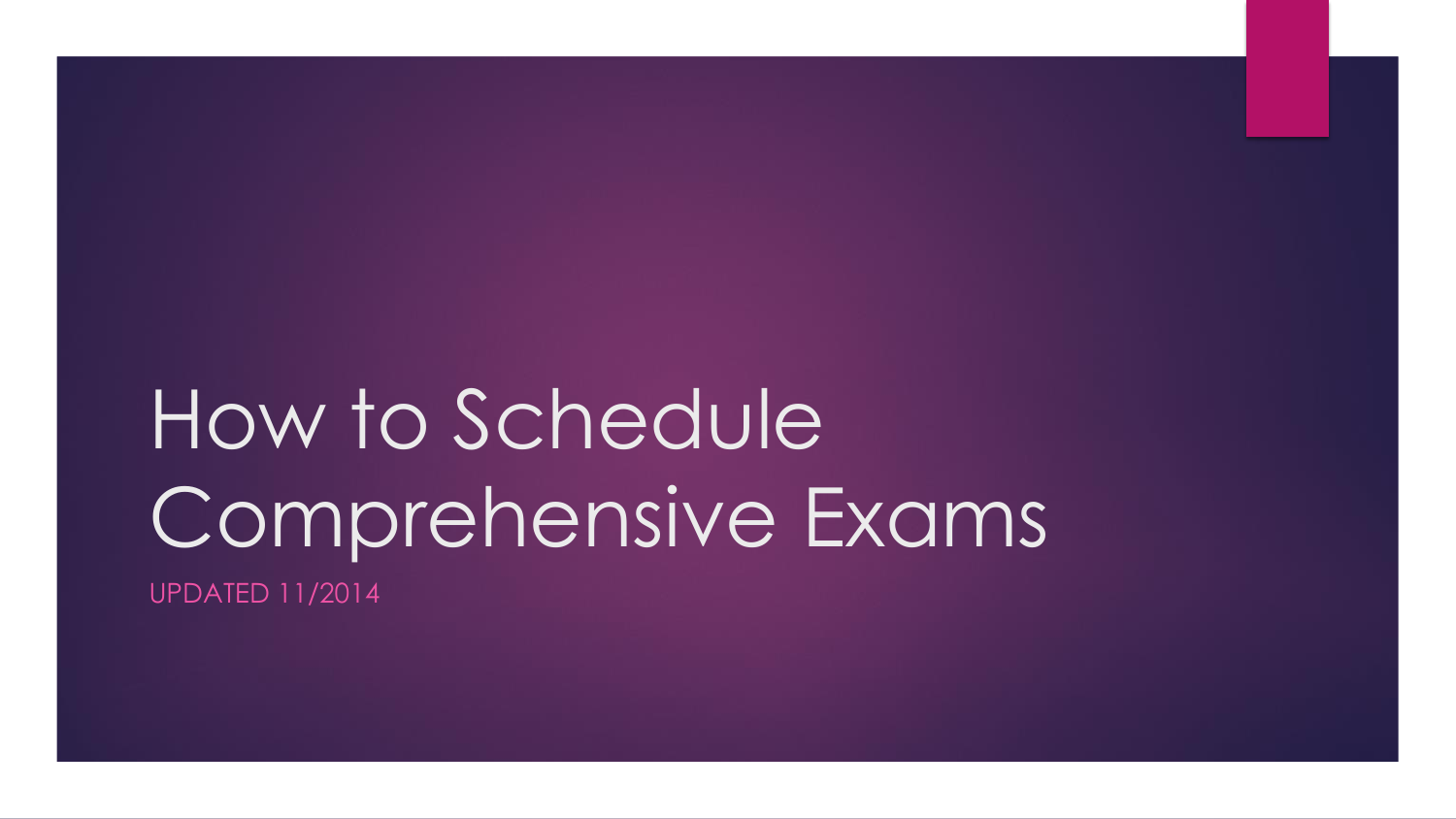#### Comprehensive Exams

 All exams will use departmental subject codes. The COMP and ORAL subject codes are inactive.

|                              | <b>Undergraduate</b><br>Code | <b>Master's Code</b>   | <b>Doctoral Code</b>                                                                                                                                                   |
|------------------------------|------------------------------|------------------------|------------------------------------------------------------------------------------------------------------------------------------------------------------------------|
| Comprehensive Exam           | 498                          | 698A-Comps w/classes   | 998A-Comps w/classes                                                                                                                                                   |
|                              |                              | 698B-Comps w/o classes | 998B-Comps w/o classes                                                                                                                                                 |
| <b>Dissertation Guidance</b> |                              |                        | 996-Doctoral students who are<br>working on their dissertation,<br>including those planning to<br>defend, should enroll in their dept.<br>dissertation guidance course |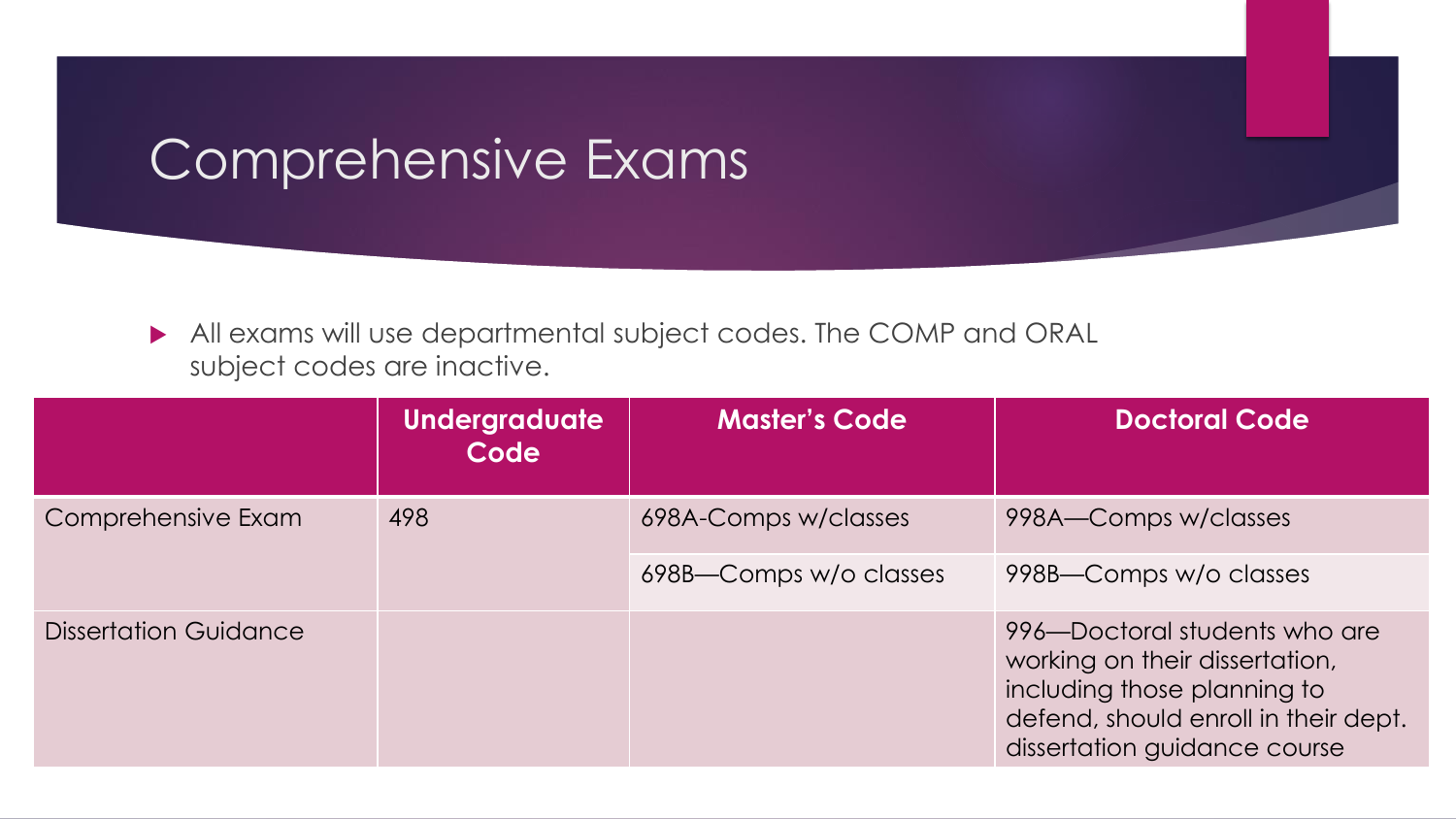# Scheduling Comps

- Add your school/department exams to the class offerings.
- ▶ Each department should identify the day and time of their comprehensive exam while building their semester schedule
- All comprehensive exam dates will be noted in Cardinal Station under the "Course Notes" tab. This will allow students to be aware of the exam date at the point of registration.
- **Please enter an R25 request for your comprehensive exam** by navigating to events.cua.edu and entering the date, time, expected head count, and any technological or room set-up needs.
- Any questions may be directed to CUA-Classes@cua.edu.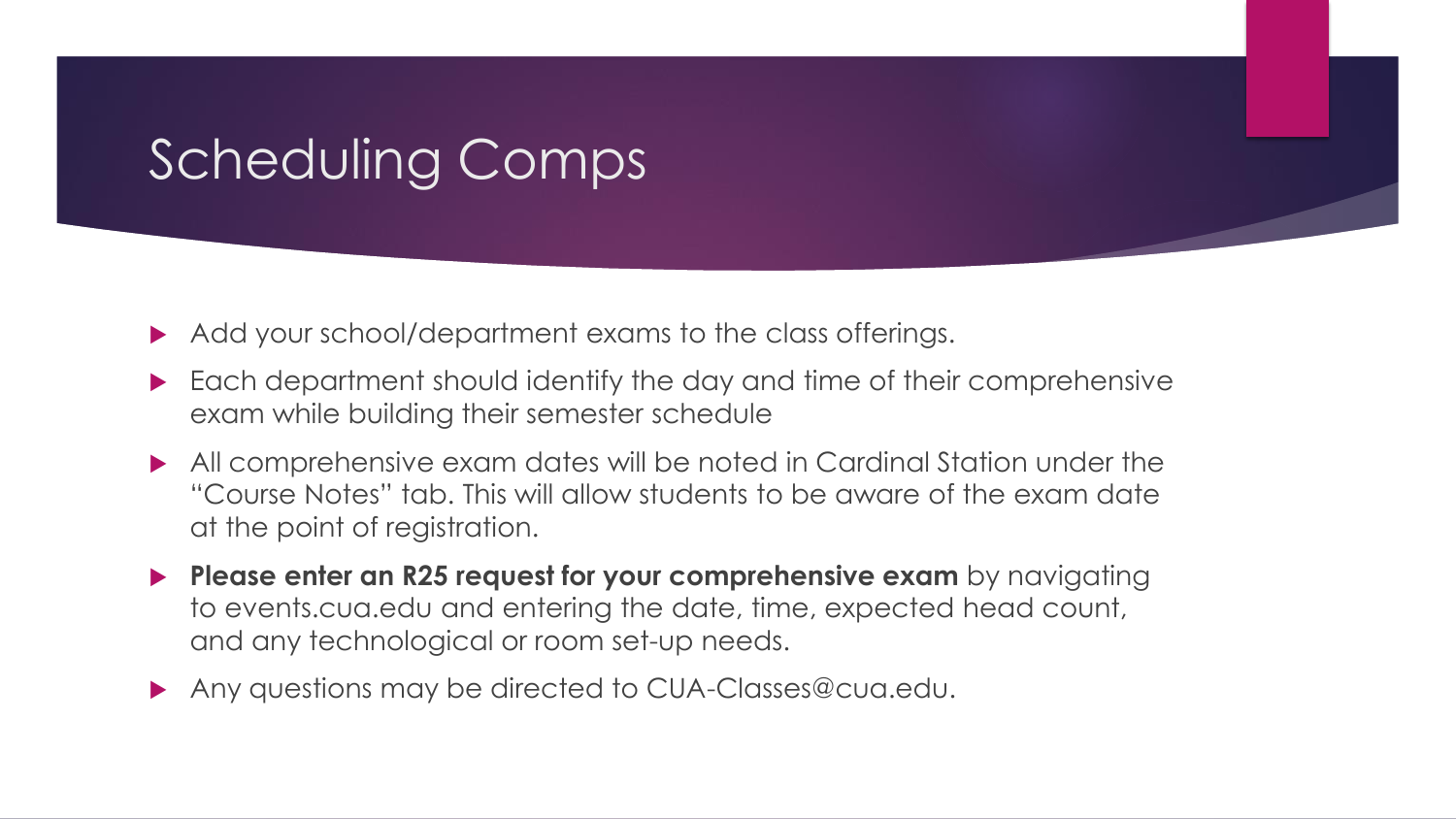#### Comprehensive Exam Dates

We are no longer setting comprehensive exam dates in the Academic Calendar.

\*

Departments may scheduled comprehensive exams beginning the Monday after the add/drop deadline for the semester through the deadline for students to withdraw from a class with a "W" grade.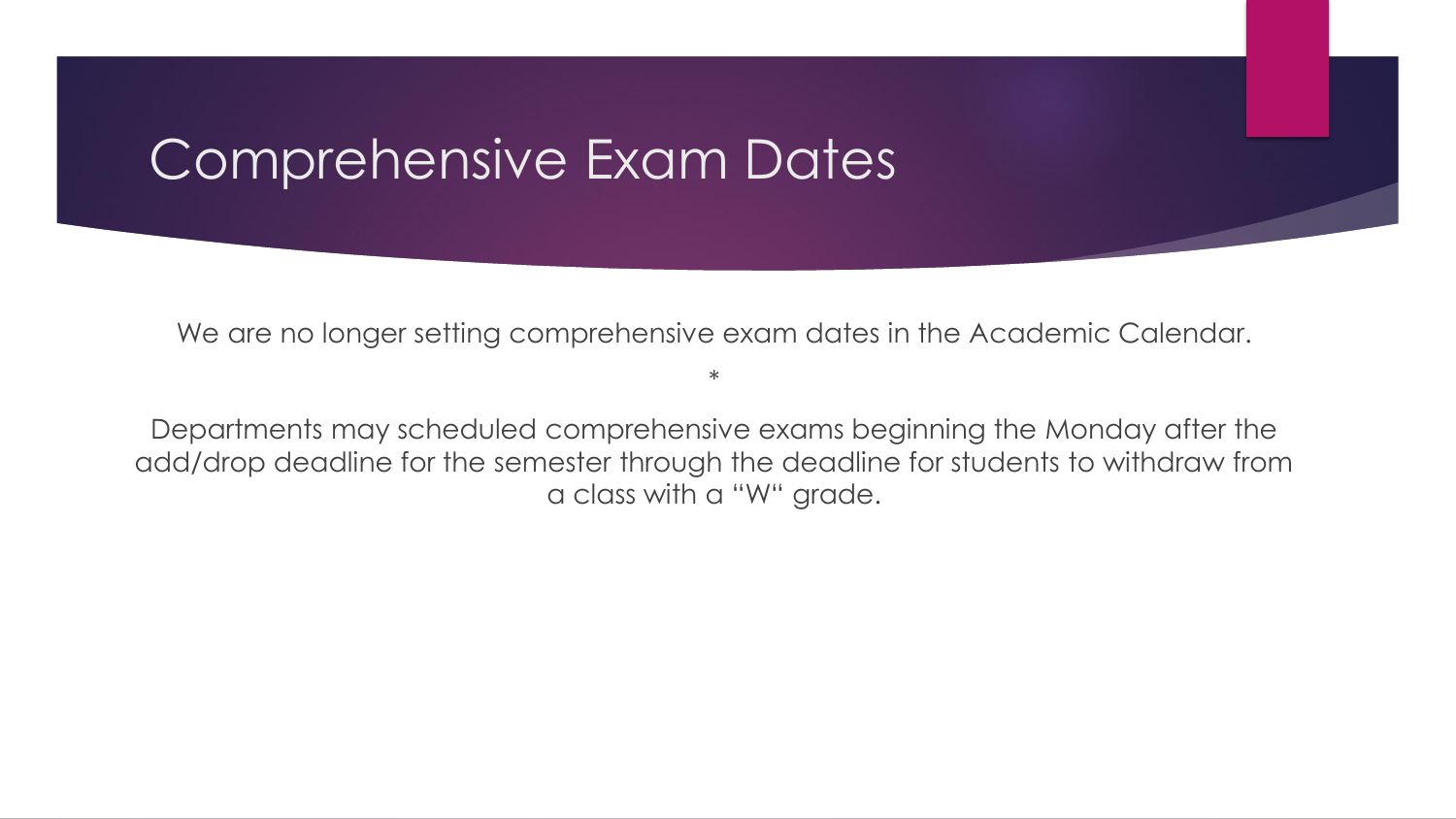| <b>Meetings</b><br><b>Basic Data</b>                                                               |                                                                                 | Enrollment Cntrl Reserve Cap<br>Notes | Exam                                                      | LMS Data<br>Textbook                 | <u>.</u><br><b>GL</b> Interface                 |
|----------------------------------------------------------------------------------------------------|---------------------------------------------------------------------------------|---------------------------------------|-----------------------------------------------------------|--------------------------------------|-------------------------------------------------|
| Course ID:<br><b>Academic Institution:</b><br>Term:<br><b>Subject Area:</b><br><b>Catalog Nbr:</b> | 003408<br>The Catholic Univ of America<br><b>Fall 2013</b><br><b>PSY</b><br>498 | Undergrad<br>Psychology               | <b>Course Offering Nbr:</b><br>Research Apprenticeship-UG |                                      | Auto Create Component                           |
| <b>Class Sections</b>                                                                              |                                                                                 |                                       |                                                           | Find   View All                      | First $\blacksquare$ 1 of 1 $\blacksquare$ Last |
| *Session:<br>*Class Section:<br>*Component:                                                        | 1<br>01<br>$RES$ <sup>Q</sup>                                                   | Regular Academic Session<br>Research  | Class Nbr:<br>*Start/End Date:<br>Event ID:               | 0<br> 08/26/2013   5  12/14/2013   5 | $\mathbf{H}$ $\mathbf{H}$                       |

**"Basic Data"** Tab: Add relevant department comps in Session 1 by the scheduling deadline to ensure they are included, with an accurate add/drop deadline, in your department's semester schedule.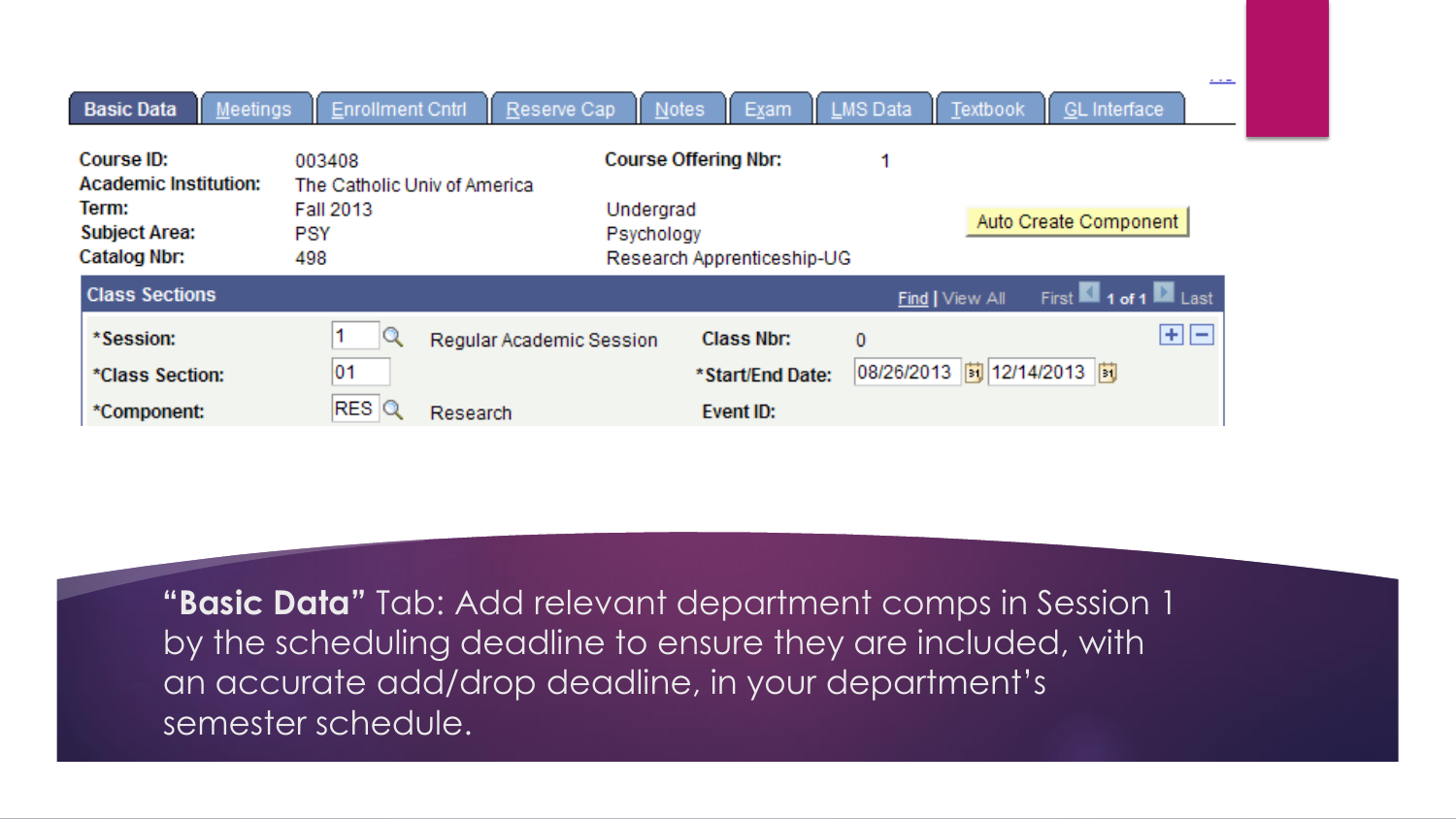# Scheduling Comps: "Meetings" tab

- On the "Meetings" tab, enter the **date** the exam will be held, but not the start or end time.
	- **If you enter a meeting time, it will cause conflicts with students' other courses and Cardinal Station will not allow the student to register.**
- Fill in the room characteristic code to note the type of room needed for the exam.

| <b>Meeting Pattern</b>          | First 1 of 1 Last<br>Find   View All                                                                            |  |
|---------------------------------|-----------------------------------------------------------------------------------------------------------------|--|
| <b>Facility ID</b>              | *Start/End Date<br><b>MTWTFSS</b><br>Mtg Start Mtg End<br>Capacity Pat<br>FÜ<br>FJ<br>03/13/2014<br>103/13/2014 |  |
|                                 | <b>Free Format</b><br><b>Topic ID:</b><br>Topic:<br><b>Print Topic On Transcript</b><br><b>Contact Hours</b>    |  |
| Inatruatora For Mooting Dottora | <b>STATE</b><br>—                                                                                               |  |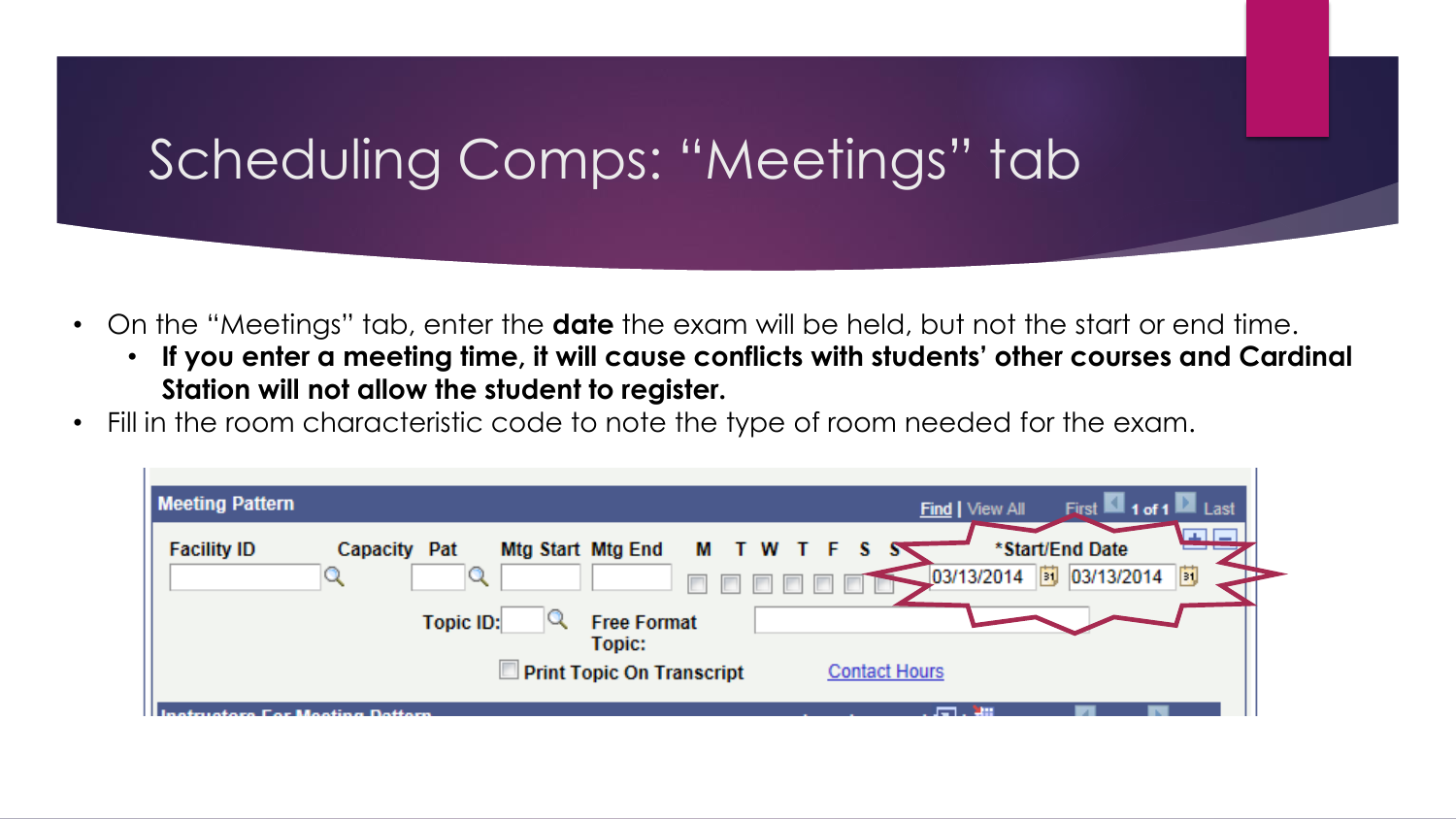## Scheduling Comps: "Enrollment" Tab

Adjust the consent requirement to reflect your department preference.

- ▶ Add "Dept. Cnsnt Required" if you wish to have all students contact the department for permission prior to registering for the exam.
- ▶ Consider editing the drop consent field if you wish to require studetns to seek consent before dropping the comps course.
- Adjust the enrollment capacity and requested room capacity to reflect the anticipated number of students taking the exams. If you wish students to spread out (i.e. have empty seats between them), be sure to request a large-enough room.